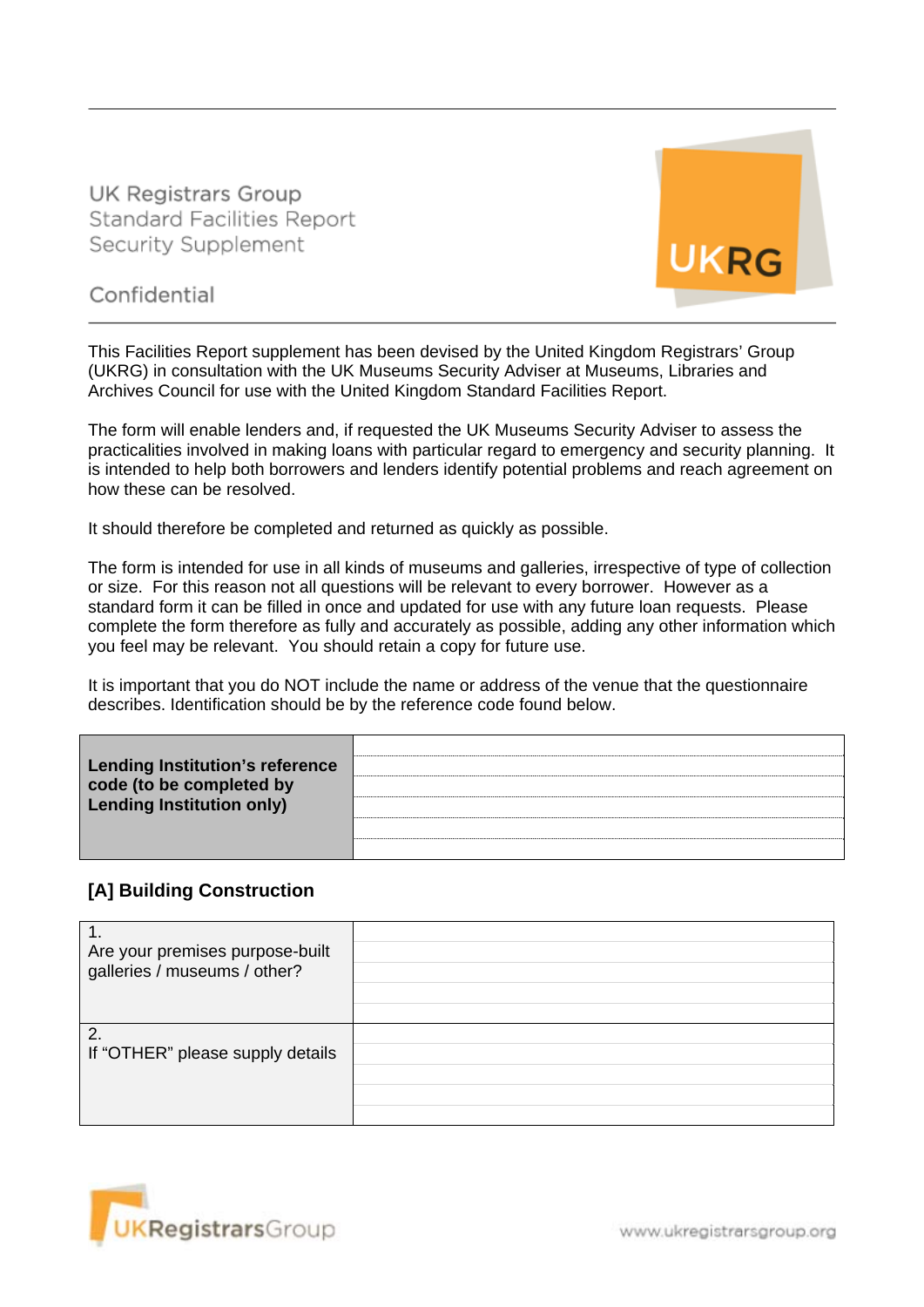| 3.<br>When were your premises<br>completed?                                               |                                  |              |          |       |                 |       |       |      |        |
|-------------------------------------------------------------------------------------------|----------------------------------|--------------|----------|-------|-----------------|-------|-------|------|--------|
| 4.<br>What type of building materials<br>are used in the construction of<br>the building? |                                  | <b>Brick</b> | Concrete | Glass | Safety<br>Glass | Steel | Stone | Wood | Other* |
|                                                                                           | Exterior<br>Walls                |              |          |       |                 |       |       |      |        |
|                                                                                           | Interior<br>Walls                |              |          |       |                 |       |       |      |        |
|                                                                                           | Ceilings                         |              |          |       |                 |       |       |      |        |
|                                                                                           | *If OTHER please provide details |              |          |       |                 |       |       |      |        |
| 5.<br>If YES, please supply details<br>(nature of work, dates)                            |                                  |              |          |       |                 |       |       |      |        |

# **[B] Security Alarms**

| 1.1<br>Do you have electronic intruder<br>detection systems in operation<br>throughout the building?<br>Please supply details | YES/NO        |
|-------------------------------------------------------------------------------------------------------------------------------|---------------|
| 1.2<br>If NO to 1.1 please specify which<br>areas are not protected?                                                          | <b>YES/NO</b> |

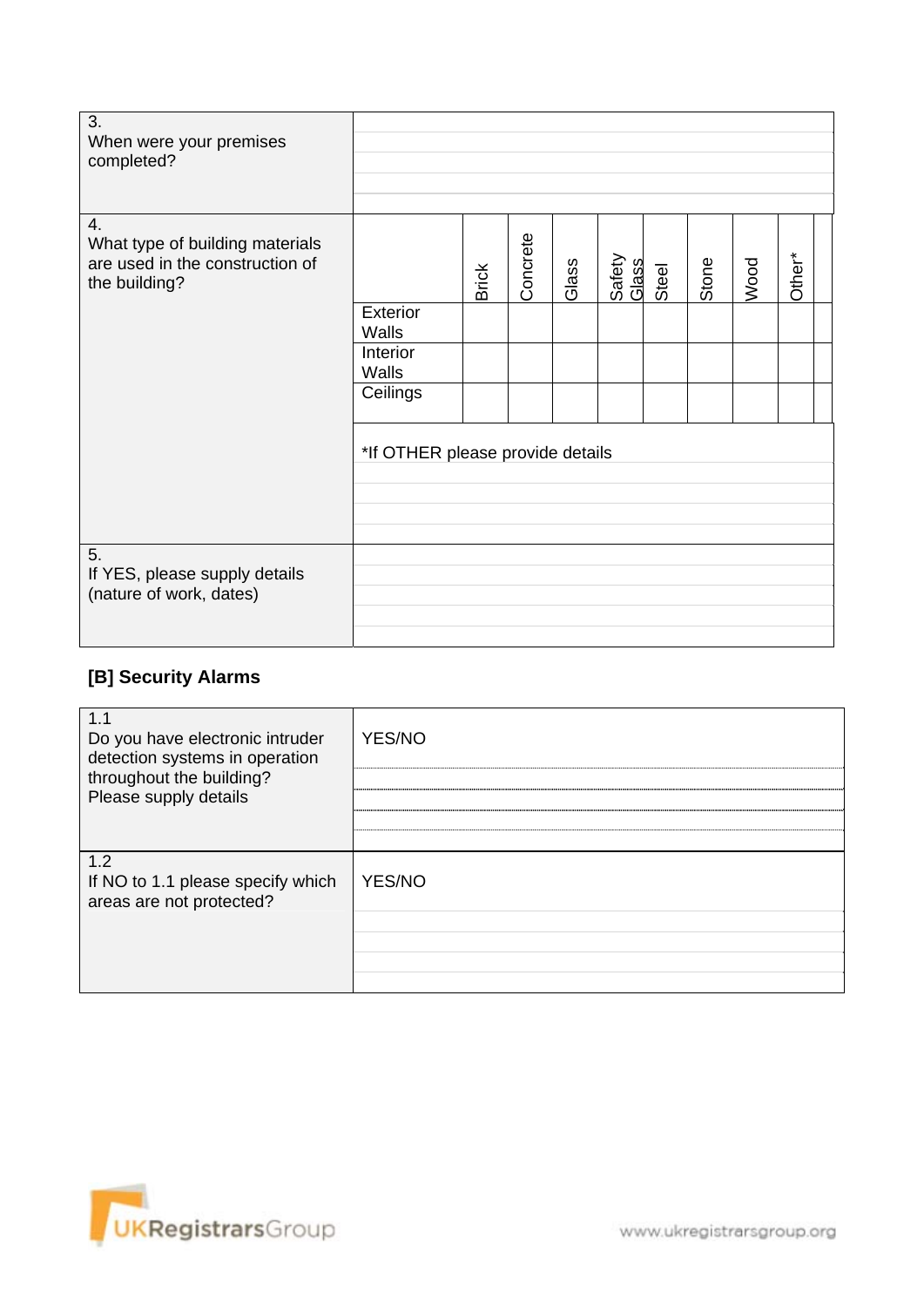| 2.<br>Do you have a computer based<br>management system providing<br>graphics and contingency<br>response?                                                                                                                             | YES/NO                                                                                 |
|----------------------------------------------------------------------------------------------------------------------------------------------------------------------------------------------------------------------------------------|----------------------------------------------------------------------------------------|
| 3.<br>What type of detection equipment<br>is in operation?<br><b>Magnetic Contact</b><br>٠<br>Motion<br>$\blacksquare$<br>Photo-electric ray<br>Infrared<br>٠<br>Ultrasonic<br>٠<br>Weight/press<br>٠<br>Sound<br><b>CCTV</b><br>Other | YES/NO<br>YES/NO<br>YES/NO<br>YES/NO<br>YES/NO<br>YES/NO<br>YES/NO<br>YES/NO<br>YES/NO |
| Please supply details                                                                                                                                                                                                                  |                                                                                        |
| 4.<br>Who does your intruder detection<br>system alert?<br>In house central security<br>٠<br>control<br><b>Local Police</b><br><b>Guarding Company</b><br><b>Alarm Receiving Centre</b><br>٠<br>Other<br>٠<br>Please supply details    | YES/NO<br>YES/NO<br>YES/NO<br>YES/NO<br>YES/NO                                         |
| 5.<br>What is the response time to an<br>alarm?                                                                                                                                                                                        |                                                                                        |
| 6.<br>How often are your security<br>systems tested?                                                                                                                                                                                   |                                                                                        |

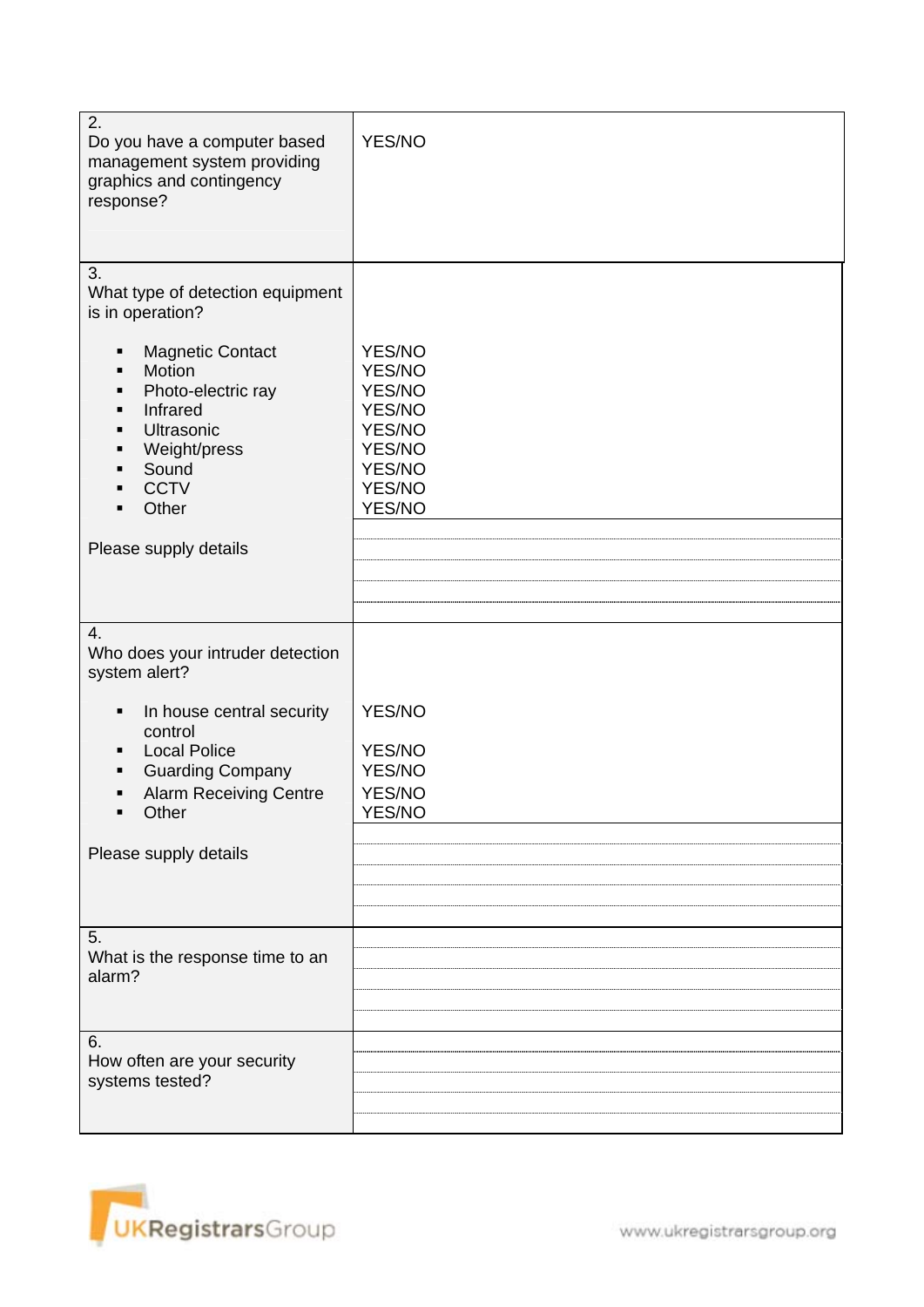| 7.<br>Who undertakes these tests?                                                                                           |        |
|-----------------------------------------------------------------------------------------------------------------------------|--------|
| 8.<br>Are records kept of all alarm<br>signals received including time,<br>date, location, action taken,<br>cause of alarm? | YES/NO |
| Please supply details                                                                                                       |        |
|                                                                                                                             |        |
| 9.<br>UK Only<br>Is the alarm transmitted over a                                                                            | YES/NO |
| monitored line? (e.g. BT<br>Redcare)                                                                                        |        |
| Please supply details                                                                                                       |        |

## **[C] CCTV**

| 1.<br>Is there a CCTV system in the<br>building?                                                                                                              |                                                |
|---------------------------------------------------------------------------------------------------------------------------------------------------------------|------------------------------------------------|
| Colour<br>$\blacksquare$<br><b>Black &amp; White</b><br>$\blacksquare$                                                                                        | YES/NO<br>YES/NO                               |
| 2.<br>What areas does it cover?                                                                                                                               |                                                |
| <b>Main Entrance</b><br>All galleries<br><b>Temporary Exhibition</b><br><b>Galleries Only</b><br>External parts of the<br>$\blacksquare$<br>building<br>Other | YES/NO<br>YES/NO<br>YES/NO<br>YES/NO<br>YES/NO |

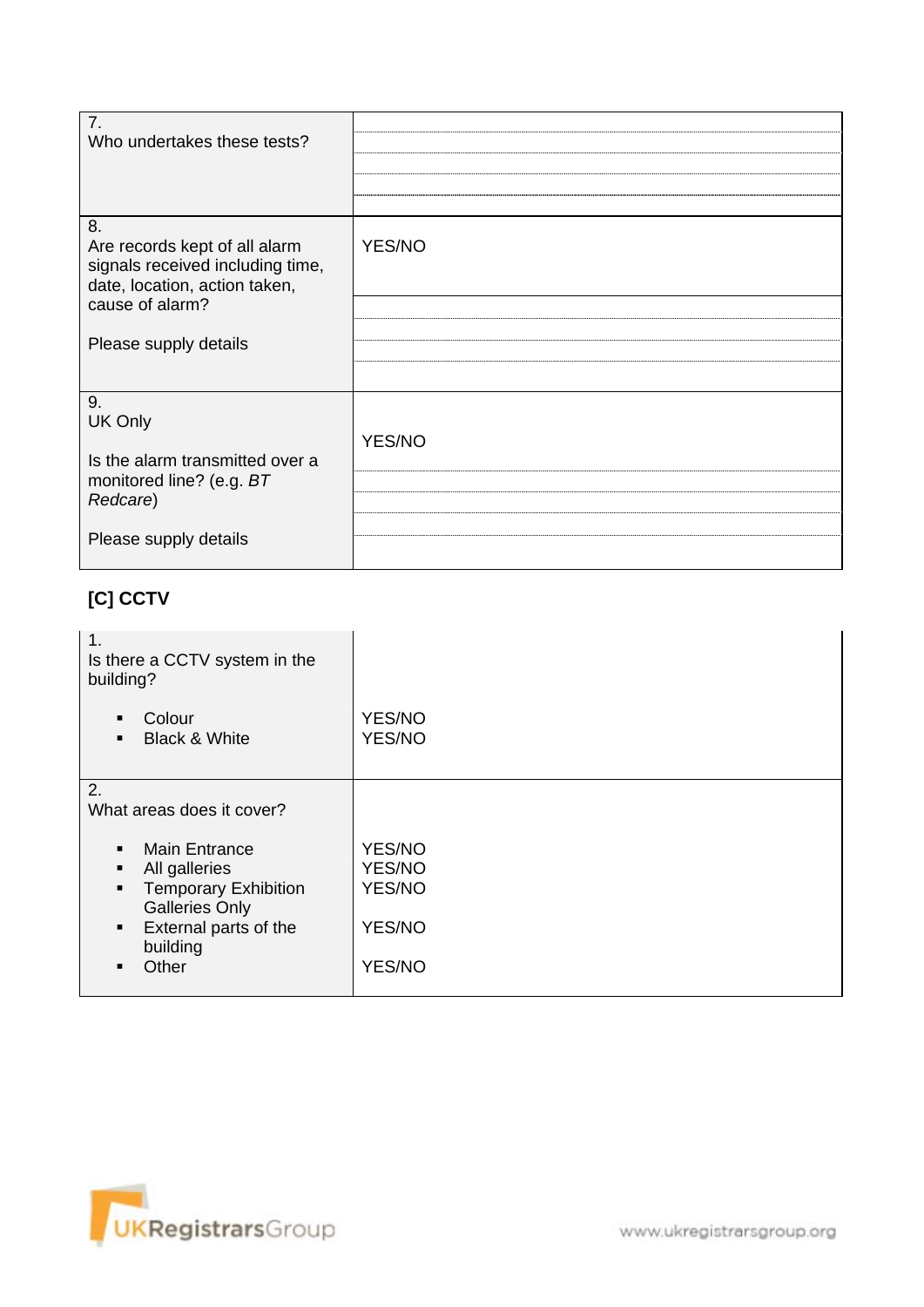| 3.<br>Who monitors the system and<br>where?                                                                       |                                      |
|-------------------------------------------------------------------------------------------------------------------|--------------------------------------|
| Security staff in security<br>٠<br>control room<br>Receptionist at entrance<br>desk<br>Curator in office<br>Other | YES/NO<br>YES/NO<br>YES/NO<br>YES/NO |
| 4.<br>Is there a recording system?                                                                                |                                      |
| Simple<br>$\blacksquare$<br>Multiplexer                                                                           | YES/NO<br>YES/NO                     |
| 5.<br>Are recordings time & date<br>generated?                                                                    | YES/NO                               |
| 6.<br>How long are recordings kept?                                                                               |                                      |
| A week                                                                                                            | YES/NO                               |
| Month                                                                                                             | YES/NO                               |
| Other                                                                                                             | YES/NO                               |
| Please specify                                                                                                    |                                      |
|                                                                                                                   |                                      |
|                                                                                                                   |                                      |
|                                                                                                                   |                                      |

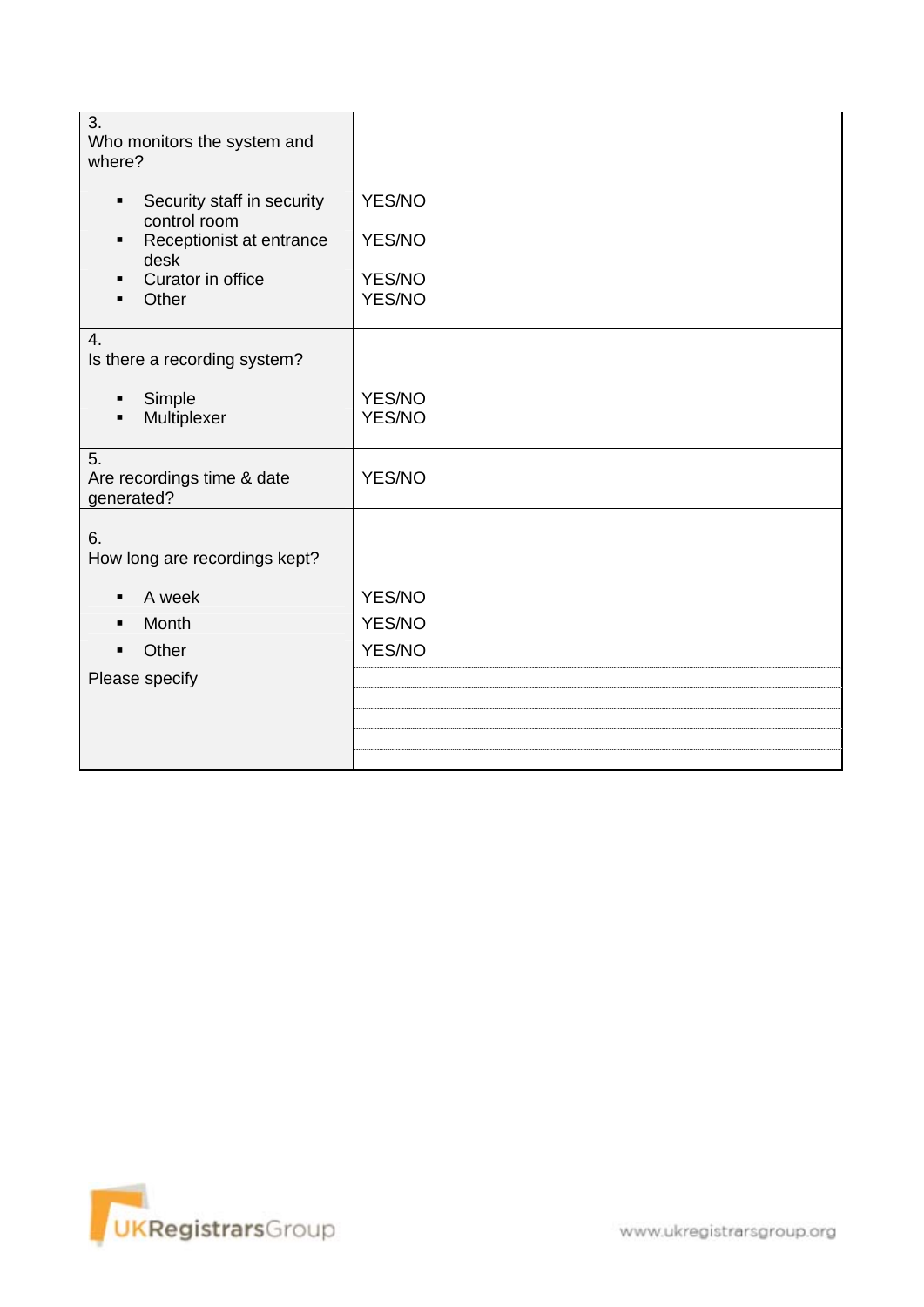## **[D] Fire Protection**

| $\mathbf{1}$ .<br>Is the entire building protected by<br>a fire detection/alarm system?<br>2. | YES/NO                              |                                  |                  |
|-----------------------------------------------------------------------------------------------|-------------------------------------|----------------------------------|------------------|
| If NO please indicate areas NOT<br>covered                                                    |                                     |                                  |                  |
|                                                                                               |                                     |                                  |                  |
| 3.<br>If YES please specify type of<br>system                                                 |                                     |                                  |                  |
|                                                                                               |                                     |                                  |                  |
| Manual<br>Automatic                                                                           | YES/NO<br>YES/NO                    |                                  |                  |
| Please supply details                                                                         |                                     |                                  |                  |
|                                                                                               |                                     |                                  |                  |
|                                                                                               |                                     |                                  |                  |
| 4.                                                                                            |                                     |                                  |                  |
| How is the fire detection system<br>activated?                                                |                                     | Temporary<br>Exhibition<br>Areas | Storage<br>Areas |
|                                                                                               | Self-activated heat detection       |                                  |                  |
|                                                                                               | Self-activated smoke detection      |                                  |                  |
|                                                                                               | Manual activation (e.g.break glass) |                                  |                  |
| 5.<br>Who does the fire alarm system<br>alert?                                                |                                     |                                  |                  |
| In-house control station<br>٠                                                                 | YES/NO                              |                                  |                  |
| panel<br>In-house audible alarms                                                              | YES/NO                              |                                  |                  |
| Local fire station direct                                                                     | YES/NO                              |                                  |                  |
| Local fire station direct                                                                     | YES/NO                              |                                  |                  |
| Central fire station                                                                          | YES/NO                              |                                  |                  |
| Other                                                                                         | YES/NO                              |                                  |                  |
| Please supply details                                                                         |                                     |                                  |                  |
|                                                                                               |                                     |                                  |                  |
|                                                                                               |                                     |                                  |                  |
|                                                                                               |                                     |                                  |                  |
|                                                                                               |                                     |                                  |                  |
| 6.<br>Are all emergency exit doors<br>equipped with alarms to detect<br>unauthorised use?     | YES/NO                              |                                  |                  |

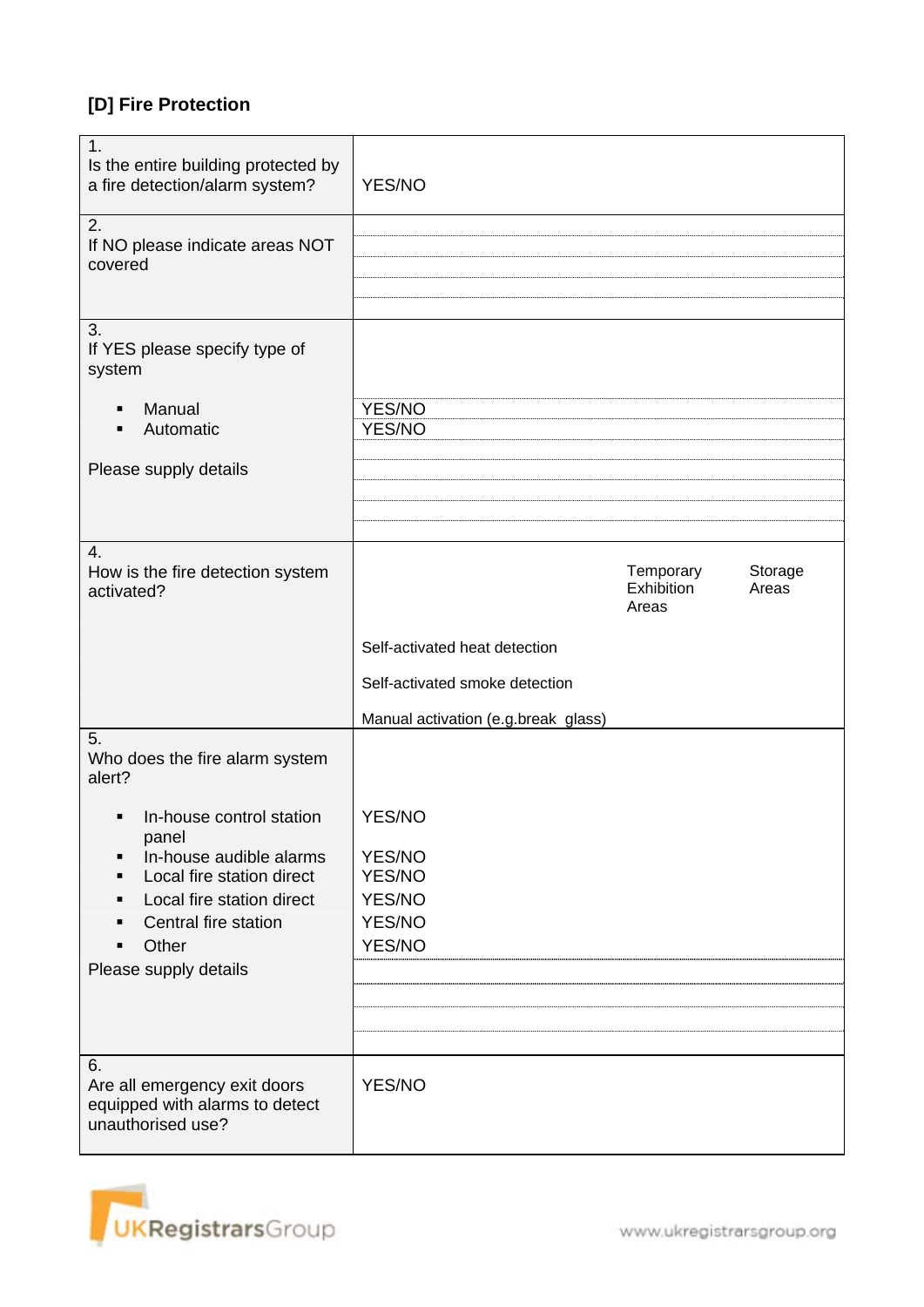| $\overline{7}$ .<br>How often are the systems<br>checked and by whom?                                                                                                      |                                                                    |
|----------------------------------------------------------------------------------------------------------------------------------------------------------------------------|--------------------------------------------------------------------|
| 8.<br>Is there a fire suppression system<br>in operation?                                                                                                                  |                                                                    |
| Wet pipe in non-art areas<br>п<br>Dry pipe in non-art areas<br>Cross-zoned to the<br>smoke/fire detection<br>systems in the galleries<br>Halon or other gas<br>systems     | YES/NO<br>YES/NO<br>YES/NO<br>YES/NO                               |
| Please specify location,<br>manufacturer, year installed                                                                                                                   |                                                                    |
| Fire hoses<br>Portable fire extinguishers<br><b>Pressurised water</b><br>Carbon dioxide<br>Dry chemical foam<br>Halon<br>Acid<br>9.<br>How frequently are staff trained in | YES/NO<br>YES/NO<br>YES/NO<br>YES/NO<br>YES/NO<br>YES/NO<br>YES/NO |
| the use of portable extinguishers?                                                                                                                                         |                                                                    |
| 10.<br>Is smoking permitted in any part<br>of the building?<br>Please supply details                                                                                       | YES/NO                                                             |
| 11.<br>Is the local fire station staffed on<br>a 24-hour 7 day basis?                                                                                                      | YES/NO                                                             |
| 12.<br>How long does it take the fire<br>service to arrive at the building in<br>response to an alarm?                                                                     |                                                                    |

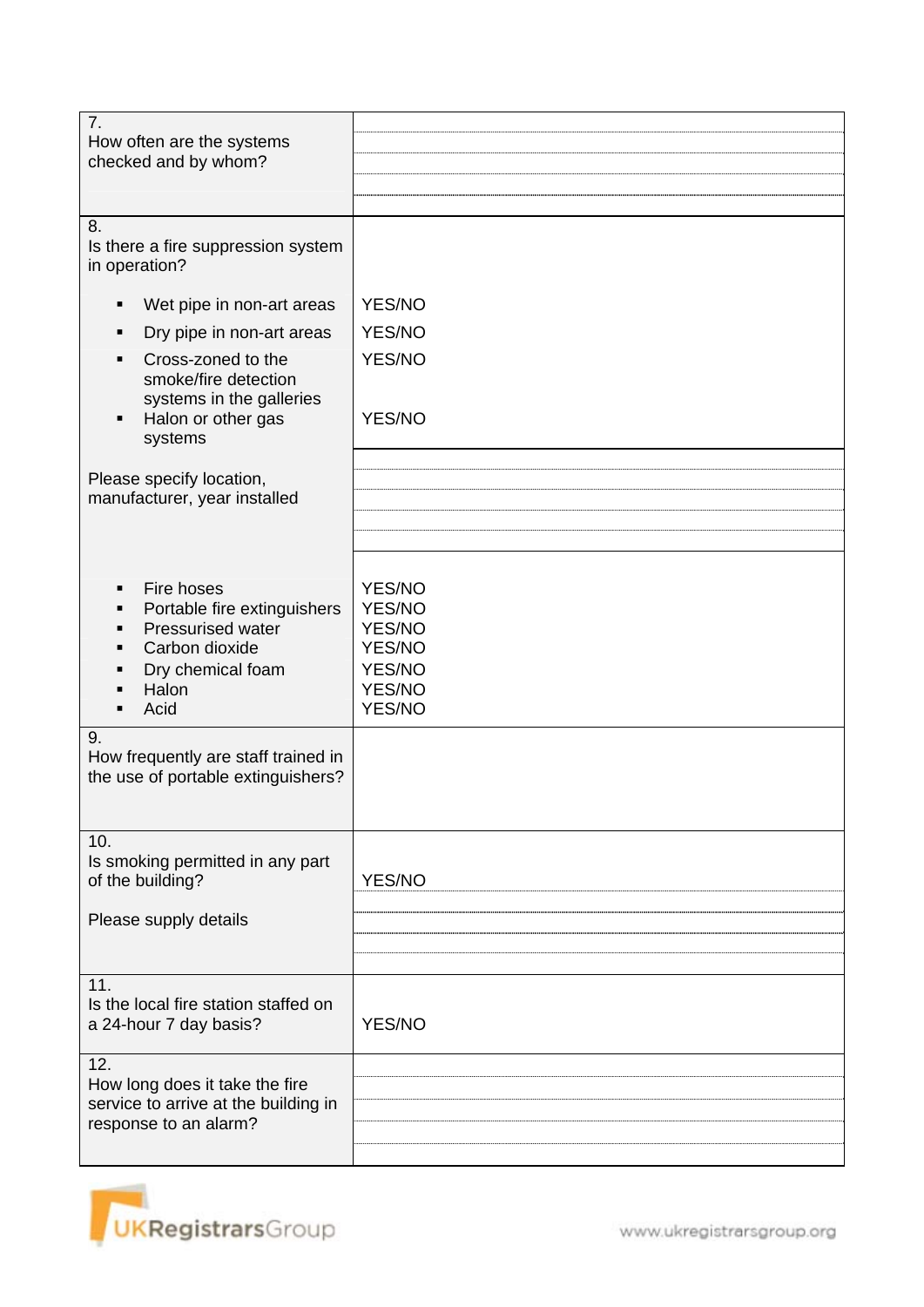## **[E] Guarding & Invigilation**

| 1.<br>Do you have 24-hour<br>continuous human guard<br>security on the premises (as<br>opposed to periods of<br>electronic-only surveillance)? | YES/NO |
|------------------------------------------------------------------------------------------------------------------------------------------------|--------|
|                                                                                                                                                |        |
| 2.<br>If NO would your institution be<br>prepared to hire additional<br>guards if required                                                     |        |
| Routinely<br>п                                                                                                                                 | YES/NO |
|                                                                                                                                                |        |
| On specific occasions                                                                                                                          | YES/NO |
|                                                                                                                                                |        |
| Please supply details                                                                                                                          |        |
|                                                                                                                                                |        |
|                                                                                                                                                |        |
| 3.<br>What type of security<br>personnel does your institution<br>use?                                                                         |        |
| Regular security staff of<br>$\blacksquare$<br>you institution                                                                                 | YES/NO |
| Other staff of your<br>institution                                                                                                             | YES/NO |
| Contract security staff<br>from an outside security<br>company                                                                                 | YES/NO |
| <b>Student</b>                                                                                                                                 | YES/NO |
| Volunteers                                                                                                                                     |        |
| Other                                                                                                                                          |        |
|                                                                                                                                                |        |
| Please supply details                                                                                                                          |        |
|                                                                                                                                                |        |
|                                                                                                                                                |        |
|                                                                                                                                                |        |
|                                                                                                                                                |        |
| $\overline{4}$ .<br>Is there a trained security<br>supervisor in charge at all<br>times?                                                       | YES/NO |
| 5.                                                                                                                                             |        |
| What training do your security                                                                                                                 |        |
| guards receive?                                                                                                                                |        |
|                                                                                                                                                |        |
|                                                                                                                                                |        |

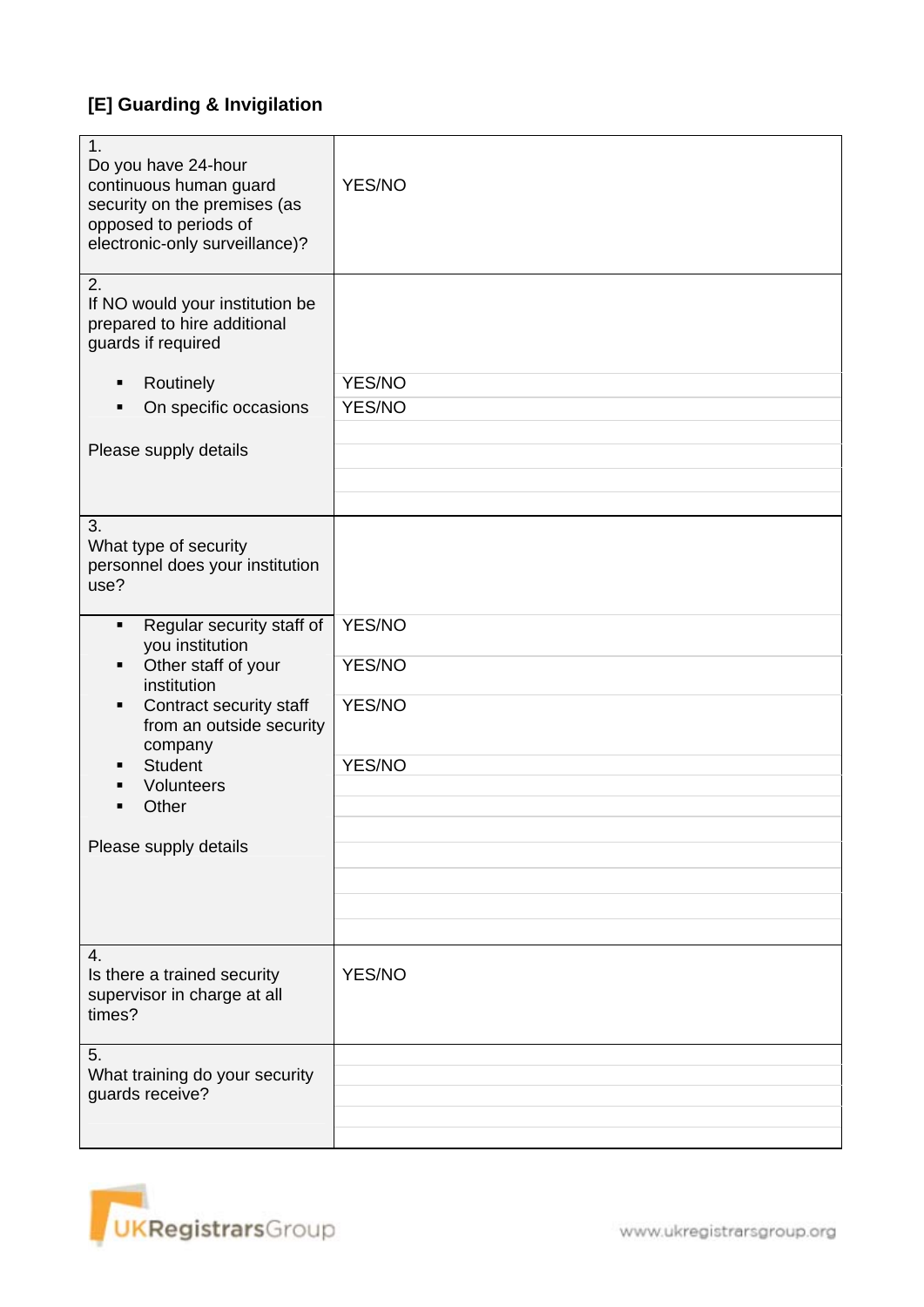| 6.<br>How are your security guards<br>equipped?<br>Armed<br>п<br>Radio<br>Pager<br>п<br>Phone<br>$\blacksquare$<br>Other<br>Please supply details | YES/NO<br>YES/NO<br>YES/NO<br>YES/NO<br>YES/NO                                  |                                                                     |            |            |            |
|---------------------------------------------------------------------------------------------------------------------------------------------------|---------------------------------------------------------------------------------|---------------------------------------------------------------------|------------|------------|------------|
|                                                                                                                                                   |                                                                                 |                                                                     |            |            |            |
| 7.<br>Please indicate the number of<br>guards normally on duty                                                                                    |                                                                                 | Throughout the building<br><b>Temporary Exhibition</b><br>Galleries |            |            |            |
|                                                                                                                                                   | <b>Public Hours</b><br>(Day / Evening)<br>Closed to public but<br>open to staff | Stationary                                                          | Patrolling | Stationary | Patrolling |
|                                                                                                                                                   | Closed hours                                                                    |                                                                     |            |            |            |
| 8.<br>How many galleries are<br>assigned to each security<br>guard?                                                                               |                                                                                 |                                                                     |            |            |            |
| 9.1<br>Is a security guard assigned<br>during installation & de-<br>installation periods?                                                         | YES/NO                                                                          |                                                                     |            |            |            |
| 9.2<br>If NO to 9.1 can security<br>guards be assigned if<br>required?                                                                            | YES/NO                                                                          |                                                                     |            |            |            |
| 10.<br>How often are temporary<br>exhibition galleries checked                                                                                    |                                                                                 |                                                                     |            |            |            |
| when closed and by whom?                                                                                                                          |                                                                                 |                                                                     |            |            |            |
| 11.1<br>Are security guards stationed<br>at all entrances and exits to<br>the building during open<br>hours?                                      | YES/NO                                                                          |                                                                     |            |            |            |

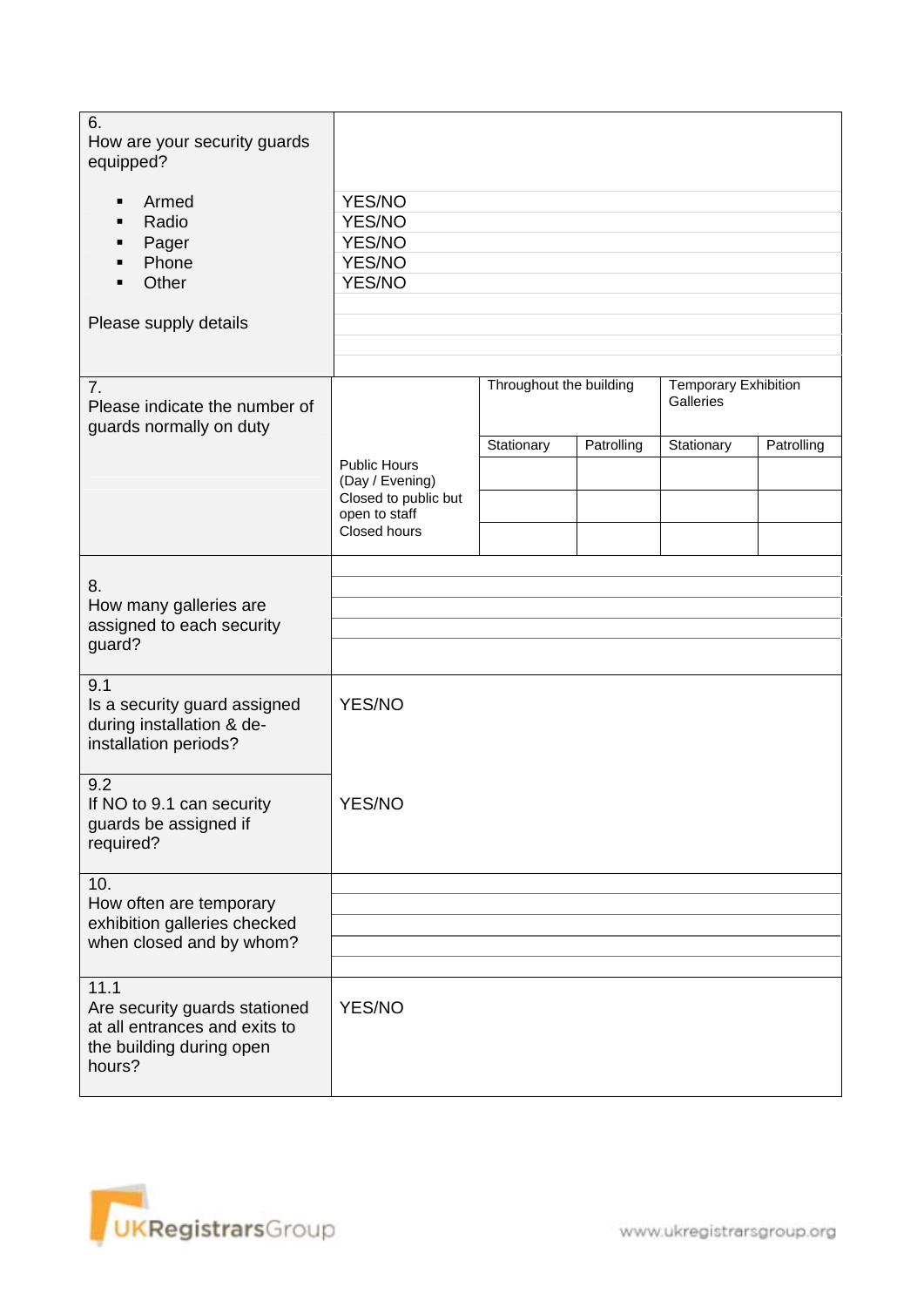| 11.2.<br>If NO to 11.1 please supply<br>details                                       |                            |
|---------------------------------------------------------------------------------------|----------------------------|
| 12.<br>Are the contents of bags,<br>briefcases etc. checked on<br>entry & exit?       | YES/NO                     |
| 13.1<br>Are exterior perimeter checks<br>of the building carried out?                 | YES/NO                     |
| 13.2<br>By whom?                                                                      |                            |
| 13.3<br>How often?                                                                    |                            |
| 14.1<br>Does your institution have an<br>emergency disaster<br>procedure?             | YES/NO                     |
| 14.2<br>If YES how frequently are staff<br>trained regarding this<br>procedure?       |                            |
| 15.<br>What emergency procedures<br>are in place to deal with theft<br>and vandalism? |                            |
| 16.<br>Are the exhibition areas:                                                      |                            |
| One large room<br>٠<br>A series of small rooms<br>п<br>Other<br>п                     | YES/NO<br>YES/NO<br>YES/NO |
| Please supply details                                                                 |                            |

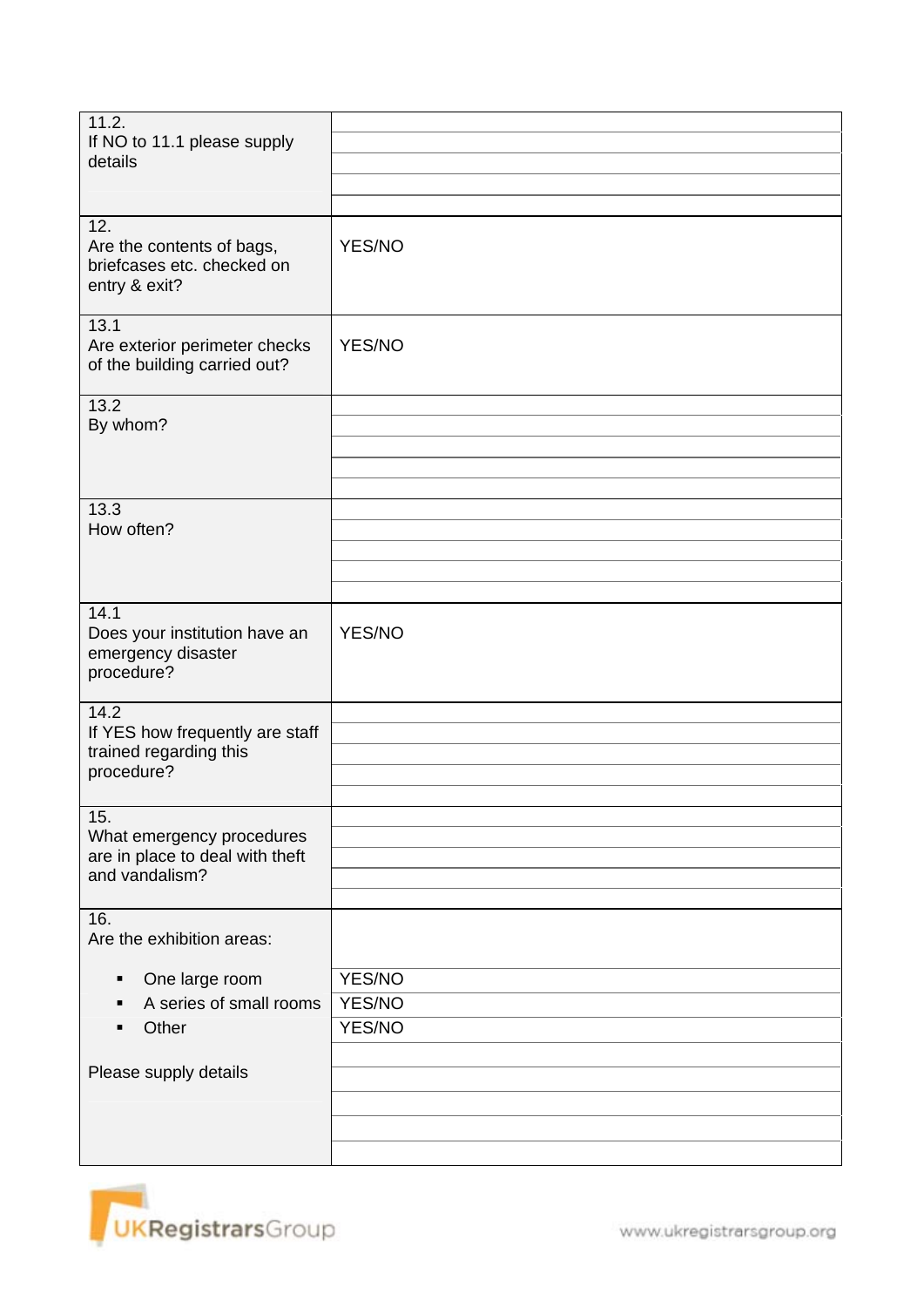### **[F] Exhibition Spaces**

| 1.<br>Are the exhibition areas:                                                                                                                                  |                                                |
|------------------------------------------------------------------------------------------------------------------------------------------------------------------|------------------------------------------------|
| One large room<br>٠<br>A series of small rooms<br>Other<br>Please supply details                                                                                 | YES/NO<br>YES/NO<br>YES/NO                     |
| 2.<br>Are any spaces used for<br>temporary exhibitions located<br>in public activity areas?<br>Lobbies<br>Hallways<br>٠<br>Libraries<br>Cafés<br>п<br>Classrooms | YES/NO<br>YES/NO<br>YES/NO<br>YES/NO<br>YES/NO |
| Please supply details                                                                                                                                            |                                                |
| 3.1<br>Is the consumption of food or<br>drink ever permitted, or are<br>events (concerts, receptions,<br>dance etc.) ever permitted in<br>exhibition areas?      | YES/NO                                         |
| 3.2<br>If YES how are these<br>controlled?                                                                                                                       |                                                |
|                                                                                                                                                                  |                                                |
| 4.1<br>Do exterior doors open directly<br>into the exhibition areas?                                                                                             | YES/NO                                         |

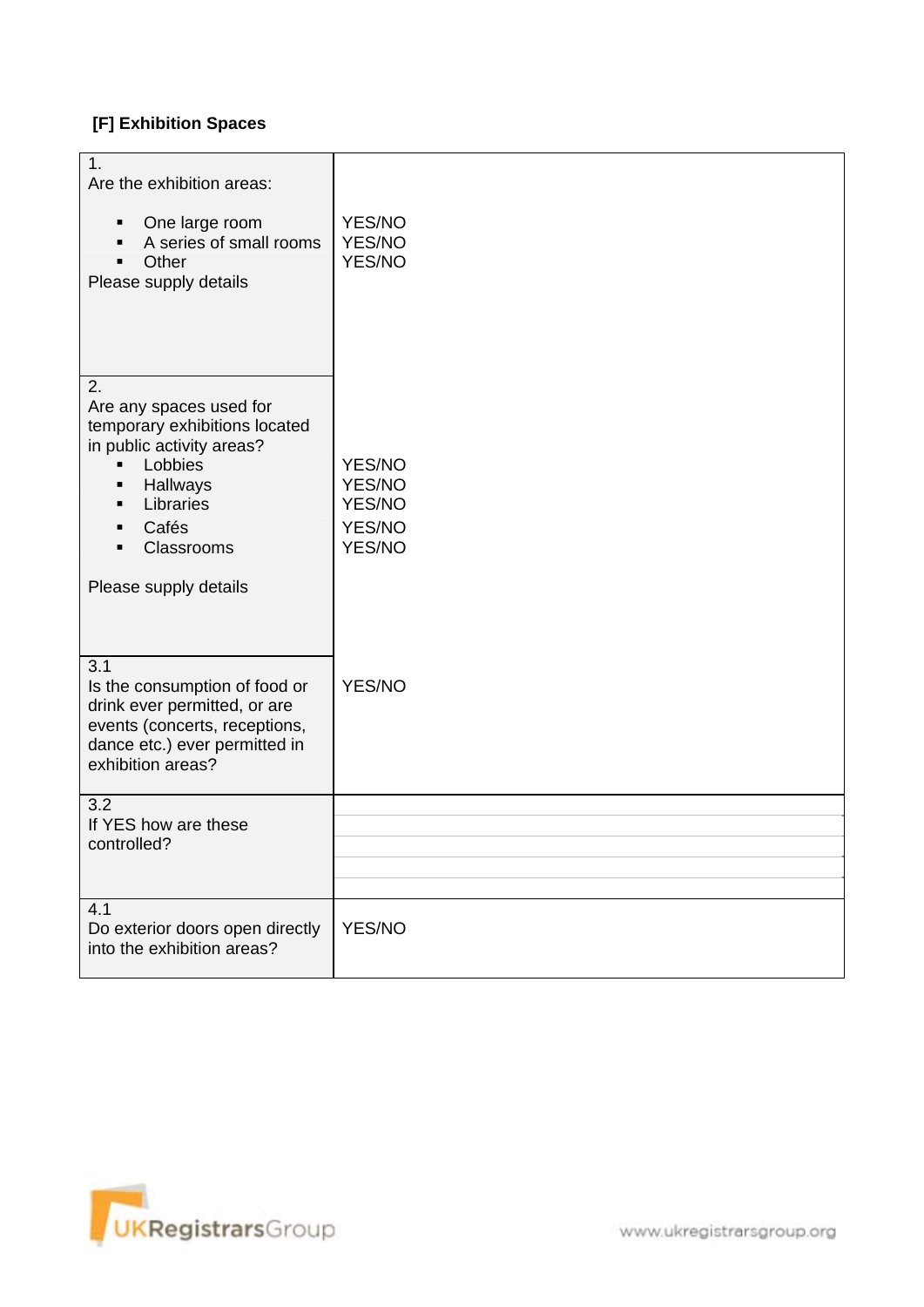| 4.2<br>If YES to 4.1 please supply<br>details including methods of<br>securing e.g.                                          |                                                                    |
|------------------------------------------------------------------------------------------------------------------------------|--------------------------------------------------------------------|
| Locks<br>п                                                                                                                   | YES/NO                                                             |
| Gates                                                                                                                        | YES/NO                                                             |
| <b>Roller shutters</b>                                                                                                       | YES/NO                                                             |
| Metal cladding<br>٠                                                                                                          | YES/NO                                                             |
| <b>Bars</b><br>п                                                                                                             | YES/NO                                                             |
| Escape mechanisms<br>п                                                                                                       | YES/NO                                                             |
| Alarms                                                                                                                       | YES/NO                                                             |
| 5.1<br>Are there windows and/or roof<br>lights in the exhibition areas?                                                      | YES/NO                                                             |
| 5.2<br>If YES to 5.1 please supply<br>details including methods of<br>securing e.g.                                          |                                                                    |
| Locks<br>٠<br>Gates<br>٠<br><b>Roller shutters</b><br>٠<br><b>Bars</b><br>Escape mechanisms<br>Alarms<br>Metal cladding<br>٠ | YES/NO<br>YES/NO<br>YES/NO<br>YES/NO<br>YES/NO<br>YES/NO<br>YES/NO |
| 6.1<br>Is there a modular wall<br>partition/panel system?                                                                    | YES/NO                                                             |
| 6.2<br>If YES to 6.1 please indicate:                                                                                        |                                                                    |
| Method of support:<br>٠<br>supported at floor &<br>ceiling                                                                   | YES/NO                                                             |
| or supported at floor<br>only                                                                                                | YES/NO                                                             |
| <b>Construction materials</b>                                                                                                | YES/NO                                                             |

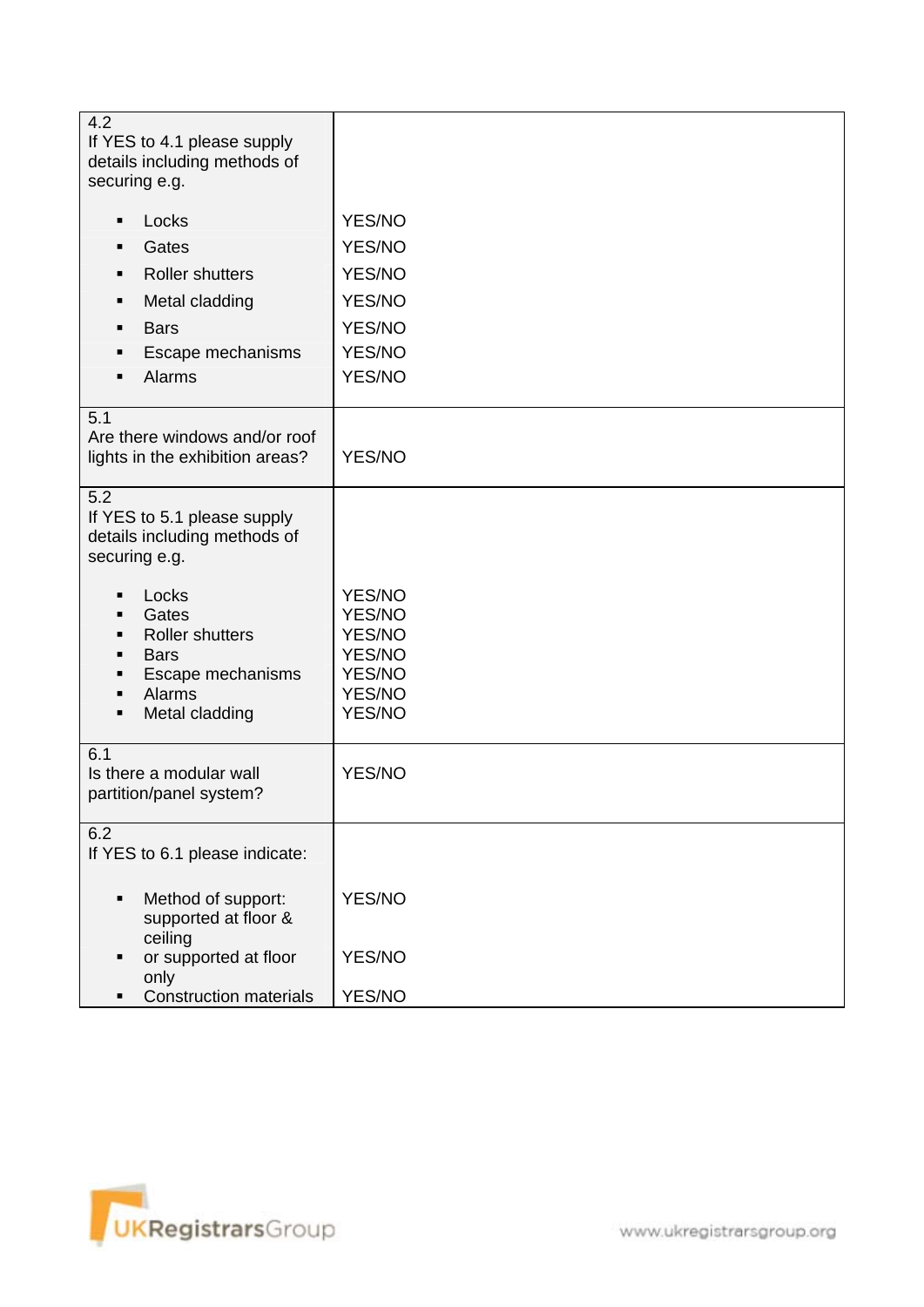# **[G] Display**

| 1.1<br>Are glass or Plexiglas cases<br>available to protect fragile,<br>small or high value loan<br>Free standing<br>٠<br>Wall mounted<br>$\blacksquare$<br>Laminated glass<br>Polycarbonate<br>٠<br>Other<br>Wood framed<br><b>Metal Framed</b><br>$\blacksquare$<br><b>Bonded glass</b><br>Secured with screws<br>п<br>Sealed seams<br>Other locked | YES/NO<br>YES/NO<br>YES/NO<br>YES/NO<br>YES/NO<br>YES/NO<br>YES/NO<br>YES/NO<br>YES/NO<br>YES/NO<br>YES/NO |
|-------------------------------------------------------------------------------------------------------------------------------------------------------------------------------------------------------------------------------------------------------------------------------------------------------------------------------------------------------|------------------------------------------------------------------------------------------------------------|
| Please provide details                                                                                                                                                                                                                                                                                                                                |                                                                                                            |
|                                                                                                                                                                                                                                                                                                                                                       |                                                                                                            |
|                                                                                                                                                                                                                                                                                                                                                       |                                                                                                            |
|                                                                                                                                                                                                                                                                                                                                                       |                                                                                                            |
|                                                                                                                                                                                                                                                                                                                                                       |                                                                                                            |
| 1.2                                                                                                                                                                                                                                                                                                                                                   |                                                                                                            |
| If required can cases be<br>provided?                                                                                                                                                                                                                                                                                                                 | YES/NO                                                                                                     |
| If a UKRG Standard Facilities<br><b>Report Display Case</b><br>Supplement has been<br>completed please refer to the<br>relevant section of that<br>questionnaire                                                                                                                                                                                      |                                                                                                            |
| 2.<br>What methods are used to<br>secure loans to walls, partitions,<br>plinths etc.?                                                                                                                                                                                                                                                                 | YES/NO                                                                                                     |
| Please describe your usual<br>method                                                                                                                                                                                                                                                                                                                  |                                                                                                            |
|                                                                                                                                                                                                                                                                                                                                                       |                                                                                                            |
| 3.<br>Can framed wall-mounted loans<br>be individually alarmed?                                                                                                                                                                                                                                                                                       | YES/NO                                                                                                     |
| Please provide details                                                                                                                                                                                                                                                                                                                                |                                                                                                            |
|                                                                                                                                                                                                                                                                                                                                                       |                                                                                                            |